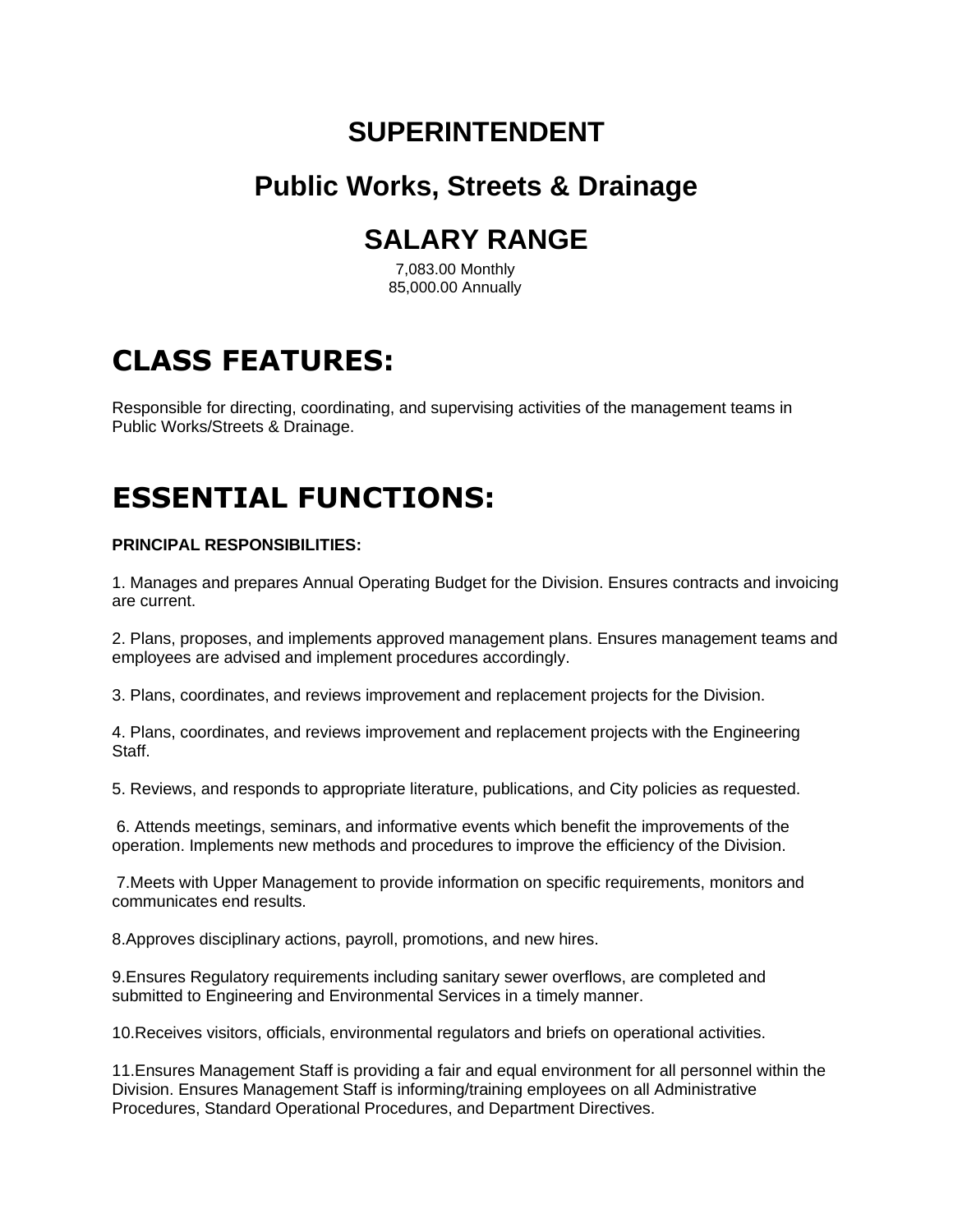12.Motivates employees on obtaining the highest possible certification and knowledge of all aspects on the operation, maintenance, and repair of the system.

13.Performs other duties as assigned or required.

**The above statements are intended to describe the general nature and level of work being performed and are not intended to be an exhaustive list of all responsibilities, duties and skills which may be required.**

## **MINIMUM QUALIFICATIONS:**

**Knowledge:** Requires knowledge of federal, state, and local laws and ordinances The division mandates the applicant be licensed in Herbicide and Arborist within two (2) years of employment, failure to obtain both licenses will result in automatic termination The division will supply the study material.

- Complies with all Risk Management and OSHA policies and procedures, before, during and after work.
	- High School Diploma or GED equivalent from an accredited institution
	- Bachelor's degree in a related field from an accredited college or university, or four (4) years in construction, drainage, concrete, forestry, and landscape.
	- Demonstrated leadership and management abilities as evidenced through five (5) years of progressive administrative management and supervisory experience.
	- Immediate computer skills, typing, writing reports, and sending- receiving emails.
	- Efficient with Microsoft Office
	- Ability to read drawings.
	- Ability to promote teamwork amongst subordinates.
	- Be able to qualify for such licenses and certifications as may be required by Federal, State, or City government.
	- Applicant will be considered as Essential Workers.

### **Skills:**

Candidates should have skills in performance management, coaching, supervision, quality management, budget development, standards development, ability to foster teamwork, and promotion of process improvement. Computer skills including but not limited to Microsoft Office (Word, Excel, Outlook, PowerPoint) required, etc.

Education: Requires Bachelor's degree in Business Administration, Engineering or a related discipline, and six years of experience in Public Works including three years of management experience.

**OR**

Experience: Six years of experience in Public Works or Six years of management.

Any work-related experience resulting in acceptable proficiency levels in the above Minimum Qualifications is an acceptable substitute for the above specified education and experience requirements.

### **Licenses and Certificates:**